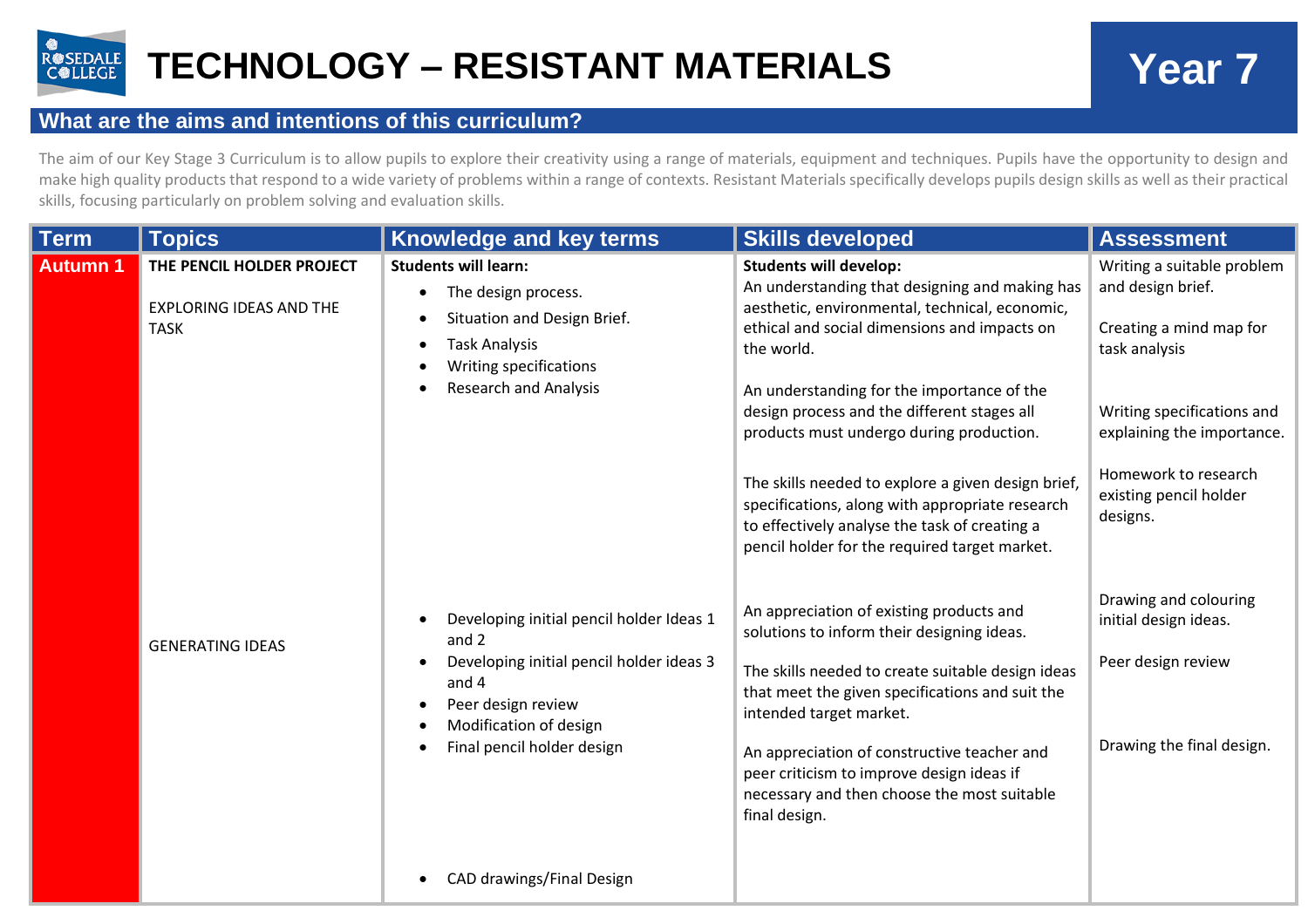|                 | DEVELOPING AND MODELLING<br><b>IDEAS</b><br><b>PLANNING</b> | 3rd Angle Orthographic Projection (Working<br>Drawing)<br><b>Cardboard Model</b><br><b>Gantt Chart</b><br>Wood working tools, equipment,<br>materials<br>Wood working safety and risk<br>assessments.<br>Steps of procedure for making the<br>pencil holder or a flow chart sequence.                                                                                                         | The skills needed to accurately navigate the CAD<br>software to complete a working drawing or 3d<br>model of their pencil holder.<br>The skills required to generate a cardboard<br>model of the pencil holder.<br>A general understanding of the tools,<br>equipment, materials, safety precautions, ppe<br>and risk assessments that are essential to create<br>the pencil holder.<br>A knowledge for the sequence of operations to<br>successfully create the pencil holder.                                                    | Using CAD software to<br>produce a working drawing<br>or 3d model.<br>Production of cardboard<br>model<br>Design a flow chart<br>sequence to highlight the<br>procedure for making the<br>pencil holder. |
|-----------------|-------------------------------------------------------------|-----------------------------------------------------------------------------------------------------------------------------------------------------------------------------------------------------------------------------------------------------------------------------------------------------------------------------------------------------------------------------------------------|------------------------------------------------------------------------------------------------------------------------------------------------------------------------------------------------------------------------------------------------------------------------------------------------------------------------------------------------------------------------------------------------------------------------------------------------------------------------------------------------------------------------------------|----------------------------------------------------------------------------------------------------------------------------------------------------------------------------------------------------------|
| <b>Autumn 2</b> | <b>MAKING HIGH QUALITY</b><br><b>PRODUCTS</b><br>EVALUATING | Correct selection of wood working<br>tools, equipment, materials and<br>techniques.<br>Quality and accuracy used in making<br>$\bullet$<br>the pencil holder.<br>Ability to apply all health and safety<br>rules<br>Produce a quality product that meets<br>the design specification.<br>Show a developing ability to work<br>independently.<br>Student appraisal of the finished<br>product. | The knowledge needed to select the correct<br>wood working tool, equipment and materials for<br>each stage in the pencil holder production.<br>The knowledge of working safely and<br>demonstrate that they know how to work and<br>be mindful of other students in the laboratory.<br>An appreciation for accurately reflecting on the<br>finished product. They will also learn why<br>product evaluation and testing is an important<br>stage in the design process and how it helps to<br>put suitable products on the market. | Written pencil holder<br>evaluation or review.                                                                                                                                                           |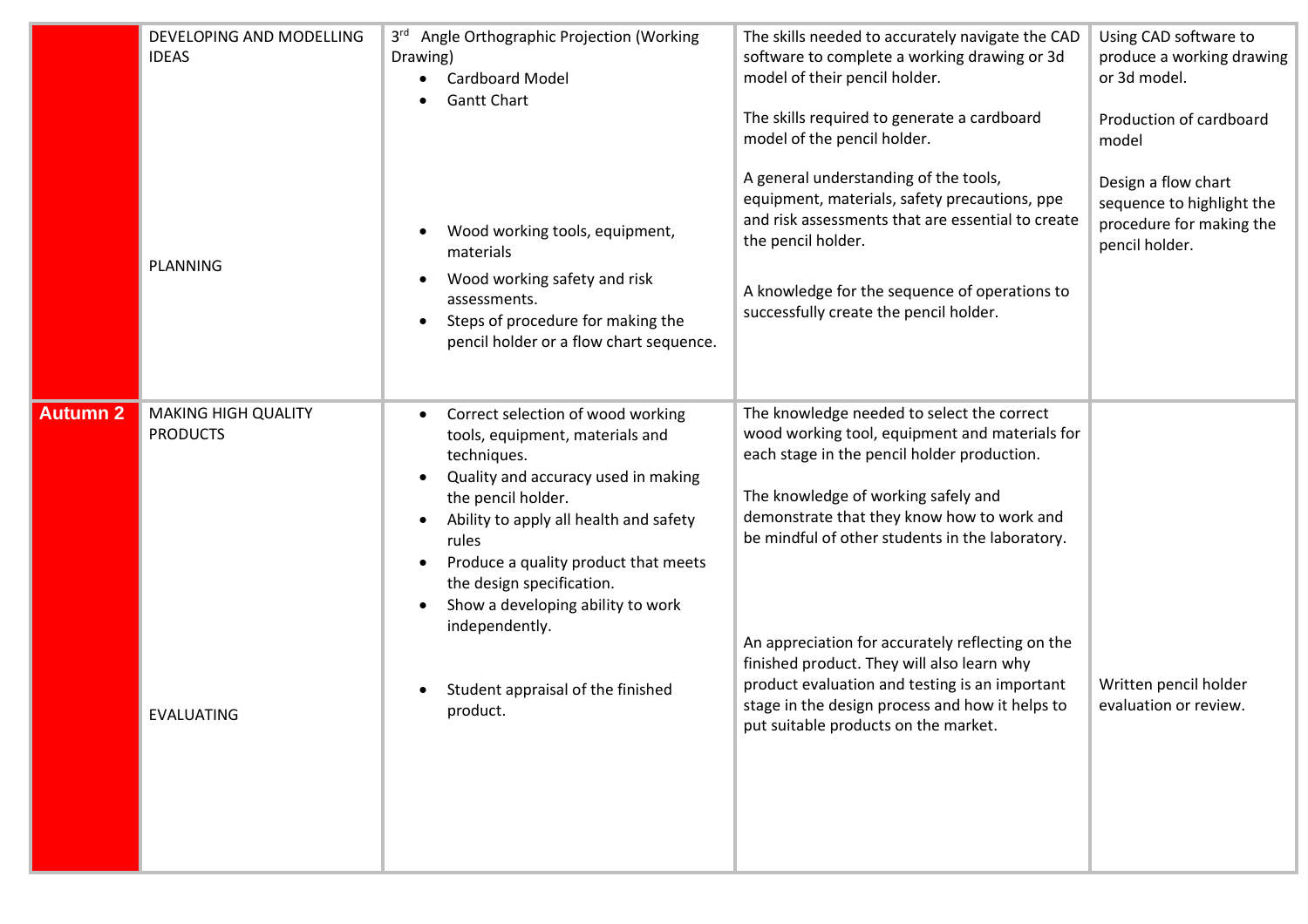| <b>Spring 1</b> | THE ANALOGUE CLOCK<br><b>PROJECT</b><br><b>EXPLORING IDEAS AND THE</b><br><b>TASK</b> | <b>Students will learn:</b><br>The design process.<br>Situation and Design Brief.<br><b>Task Analysis</b><br>Writing specifications<br>Research and Analysis                                 | <b>Students will develop:</b><br>An understanding that designing and making has<br>aesthetic, environmental, technical, economic,<br>ethical and social dimensions and impacts on<br>the world.<br>An understanding for the importance of the<br>design process and the different stages all<br>products must undergo during production.<br>(This was taught in the previous project<br>therefore; the teacher will quickly reinforce<br>this by linking the design process to the new<br>project).                            | Writing a suitable problem<br>and design brief.<br>Creating a mind map for<br>task analysis<br>Writing specifications and<br>explaining the importance.<br>Homework to research<br>existing simple analogue<br>clock designs. |
|-----------------|---------------------------------------------------------------------------------------|----------------------------------------------------------------------------------------------------------------------------------------------------------------------------------------------|--------------------------------------------------------------------------------------------------------------------------------------------------------------------------------------------------------------------------------------------------------------------------------------------------------------------------------------------------------------------------------------------------------------------------------------------------------------------------------------------------------------------------------|-------------------------------------------------------------------------------------------------------------------------------------------------------------------------------------------------------------------------------|
|                 | <b>GENERATING IDEAS</b>                                                               | Developing initial analogue clock Ideas<br>$\bullet$<br>$1$ and $2$<br>Developing initial clock ideas 3 and 4<br>Peer design review<br>Modification of design<br>Final analogue clock design | The skills needed to explore a given design brief,<br>specifications, along with appropriate research<br>to effectively analyse the task of creating a<br>simple analogue clock for the required target<br>market.<br>An appreciation of existing products and                                                                                                                                                                                                                                                                 | Drawing and colouring<br>initial design ideas.<br>Peer design review<br>Drawing the final design.                                                                                                                             |
|                 | DEVELOPING AND MODELLING<br><b>IDEAS</b>                                              | CAD drawings/Final Design<br>Angle Orthographic Projection (Working<br>3 <sup>rd</sup><br>Drawing)<br><b>Cardboard Model</b><br><b>Gantt Chart</b><br>plastic working tools, equipment,      | solutions to inform their designing ideas.<br>The skills needed to create suitable design ideas<br>that meet the given specifications and suit the<br>intended target market.<br>An appreciation of constructive teacher and<br>peer criticism to improve design ideas if<br>necessary and then choose the most suitable<br>final design.<br>The skills needed to accurately navigate the CAD<br>software to complete a working drawing or 3d<br>model of their analogue clock.<br>The skills required to generate a cardboard | Using CAD software to<br>produce a working drawing<br>or 3d model.<br>Production of cardboard<br>model<br>Design a flow chard<br>sequence to highlight the                                                                    |
|                 | <b>PLANNING</b>                                                                       | materials                                                                                                                                                                                    | model of the clock.                                                                                                                                                                                                                                                                                                                                                                                                                                                                                                            | procedure for making the<br>clock.                                                                                                                                                                                            |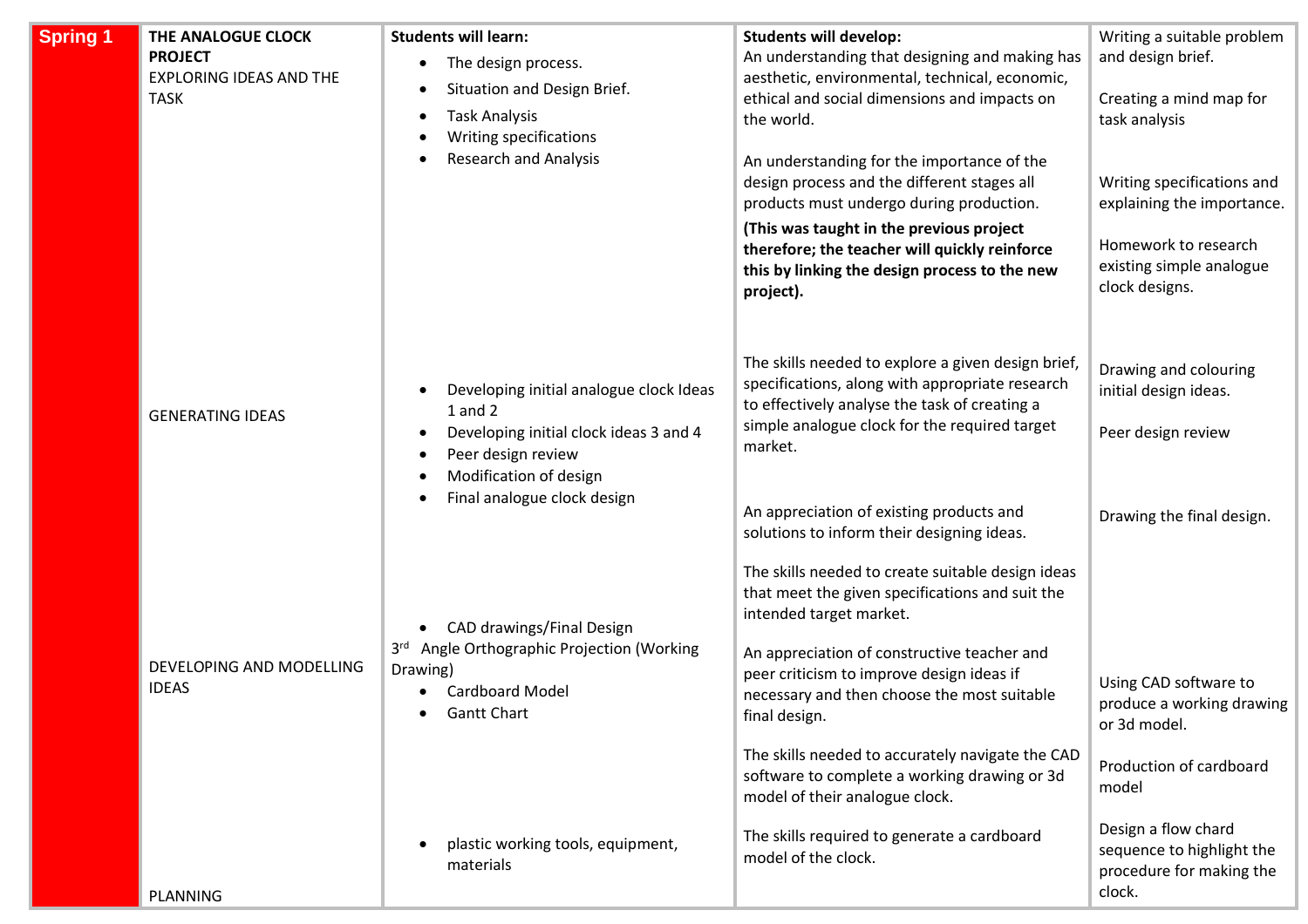|                 |                                                                    | plastic working safety and risk<br>assessments.<br>Steps of procedure for making the<br>analogue clock or a flow chart<br>sequence.                                                                                                                                                                                                                                                                | A general understanding of the tools,<br>equipment, materials, safety precautions, ppe<br>and risk assessments that are essential to create<br>the analogue clock.<br>A knowledge for the sequence of operations to<br>successfully create the analogue clock.                                                                                                                                                                                                                                                                 |                                                                                                                                                         |
|-----------------|--------------------------------------------------------------------|----------------------------------------------------------------------------------------------------------------------------------------------------------------------------------------------------------------------------------------------------------------------------------------------------------------------------------------------------------------------------------------------------|--------------------------------------------------------------------------------------------------------------------------------------------------------------------------------------------------------------------------------------------------------------------------------------------------------------------------------------------------------------------------------------------------------------------------------------------------------------------------------------------------------------------------------|---------------------------------------------------------------------------------------------------------------------------------------------------------|
| <b>Spring 2</b> | <b>MAKING HIGH QUALITY</b><br><b>PRODUCTS</b><br><b>EVALUATING</b> | Correct selection of plastic working<br>$\bullet$<br>tools, equipment, materials and<br>techniques.<br>Quality and accuracy used in making<br>the clock.<br>Ability to apply all health and safety<br>rules<br>Produce a quality product that meets<br>$\bullet$<br>the design specification.<br>Show a developing ability to work<br>independently.<br>Student appraisal of the finished product. | The knowledge needed to select the correct<br>plastic working tools, equipment and materials<br>for each stage in the clock production.<br>The knowledge of working safely and<br>demonstrate that they know how to work and<br>be mindful of other students in the laboratory.<br>An appreciation for accurately reflecting on the<br>finished product. They will also learn why<br>product evaluation and testing is an important<br>stage in the design process and how it helps to<br>put suitable products on the market. | Written analogue clock<br>evaluation or review.                                                                                                         |
| <b>Summer 1</b> | <b>Night Light Project</b>                                         | <b>Students will learn:</b><br>The design process.<br>٠<br>Situation and Design Brief.<br><b>Task Analysis</b><br>Writing specifications<br><b>Research and Analysis</b>                                                                                                                                                                                                                           | <b>Students will develop:</b><br>An understanding that designing and making has<br>aesthetic, environmental, technical, economic,<br>ethical and social dimensions and impacts on<br>the world.<br>An understanding for the importance of the<br>design process and the different stages all<br>products must undergo during production.<br>(This was taught in the previous project<br>therefore; the teacher will quickly reinforce                                                                                          | Writing a suitable problem<br>and design brief.<br>Creating a mind map for<br>task analysis<br>Writing specifications and<br>explaining the importance. |